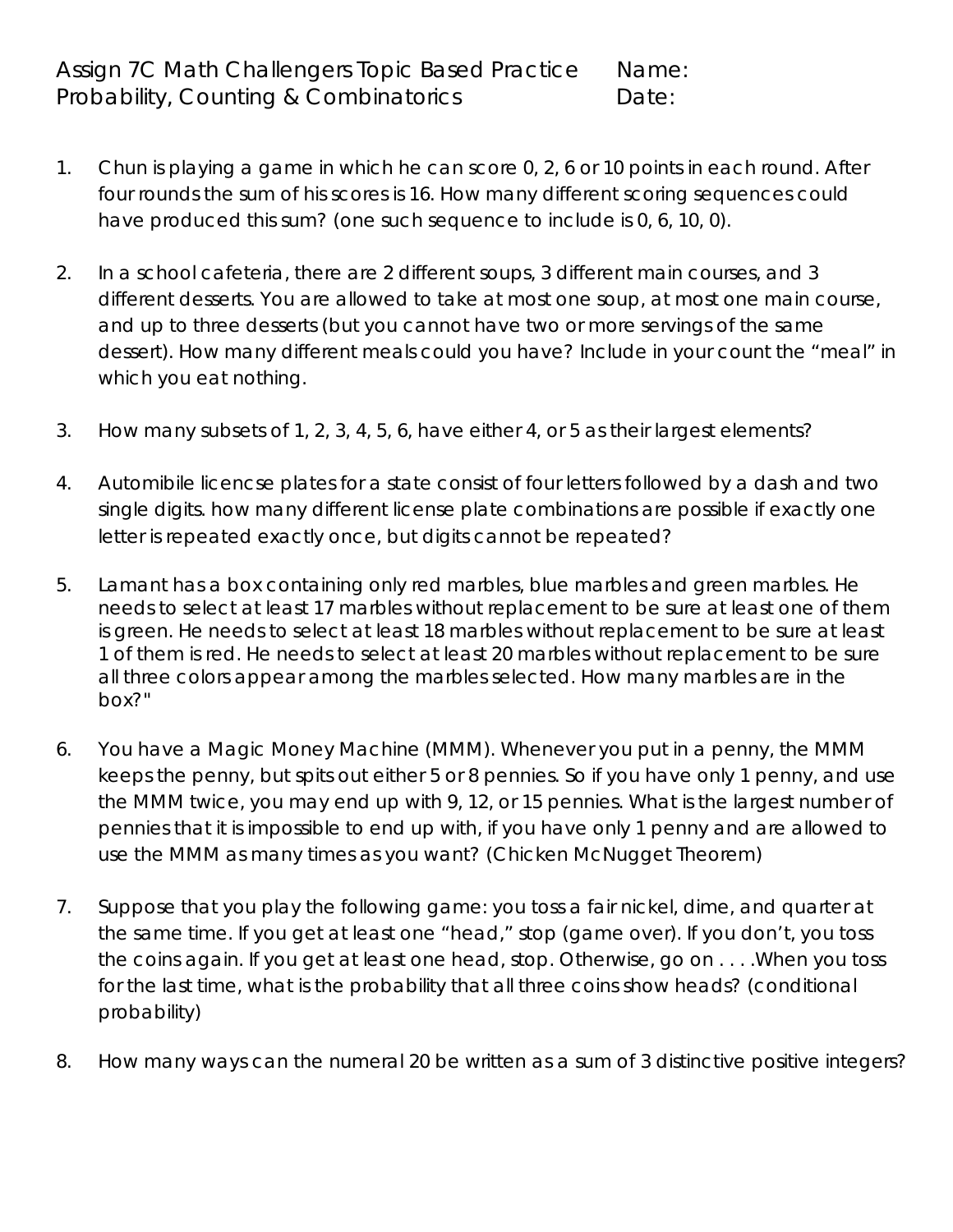- 9. Twenty people come to a party. Eleven of the people are friends with everyone else who came to the party. Also, the other nine people each have exactly thirteen friends at the party. (Assume that if A is a friend of B, then B is a friend of A.) Each person shakes hands with each of his / her friends. What is the total number of handshakes?
- 10. If three, standard, 6-faced dice are rolled, what is the probability that the sum of the face up integers is 16?
- 11. A driver approaches a toll booth and randomly selects two coins from his pocket. If the pocket contains 2 quarters, 2 dimes, and 2 nickels, what is the probability that the value of the two coins he selects will be at least enough to pay the 30-cent toll? Express your answer as a common faction.
- 12. A Mayonnaise jar contains 5 red marbles and 7 blue marbles. A jelly jar contains 6 red marbles and 8 blue marbles. One marble is randomly selected from the mayonnaise jar and placed in the jelly jar. A marble is then selected from the jelly jar. What is the probability that the selected marble is red? Express your answer as a common fraction in lowest terms.
- 13. What is the sum of all multiples of 13 up to 300?
- 14. A palindrome is a number that reads the same forwards and backwards. What is the probability of picking a palindrome when picking a random 4-digit integer?
- 15. Cindy wishes to arrange her coins into X piles, each consisting of the same number of coins, Y. Each pile will have more than one coin and no pile will have all the coins. If there are 13 possible values for Y given all of the restrictions, what is the smallest number of coins she should have?
- 16. How many words of length 5 using the letters A, B, C, D, and E have at least one A and one B?
- 17. A piggy bank contains six pennies, five nickels, four dimes, three quarters, and two worthless slugs. If the bank is shaken until three of the items drop out, what is the probability that their total value is \$0.25?
- 18. The science club has 25 members: 10 boys and 15 girls. A 5-person committee is chosen at random. What is the probability that the committee has at least 1 boy and at least 1 girl?
- 19. There are ten girls and four boys in Mr. Middle's combinatorics class. In how many ways can these students sit around a circular table such that no boys are next to each other?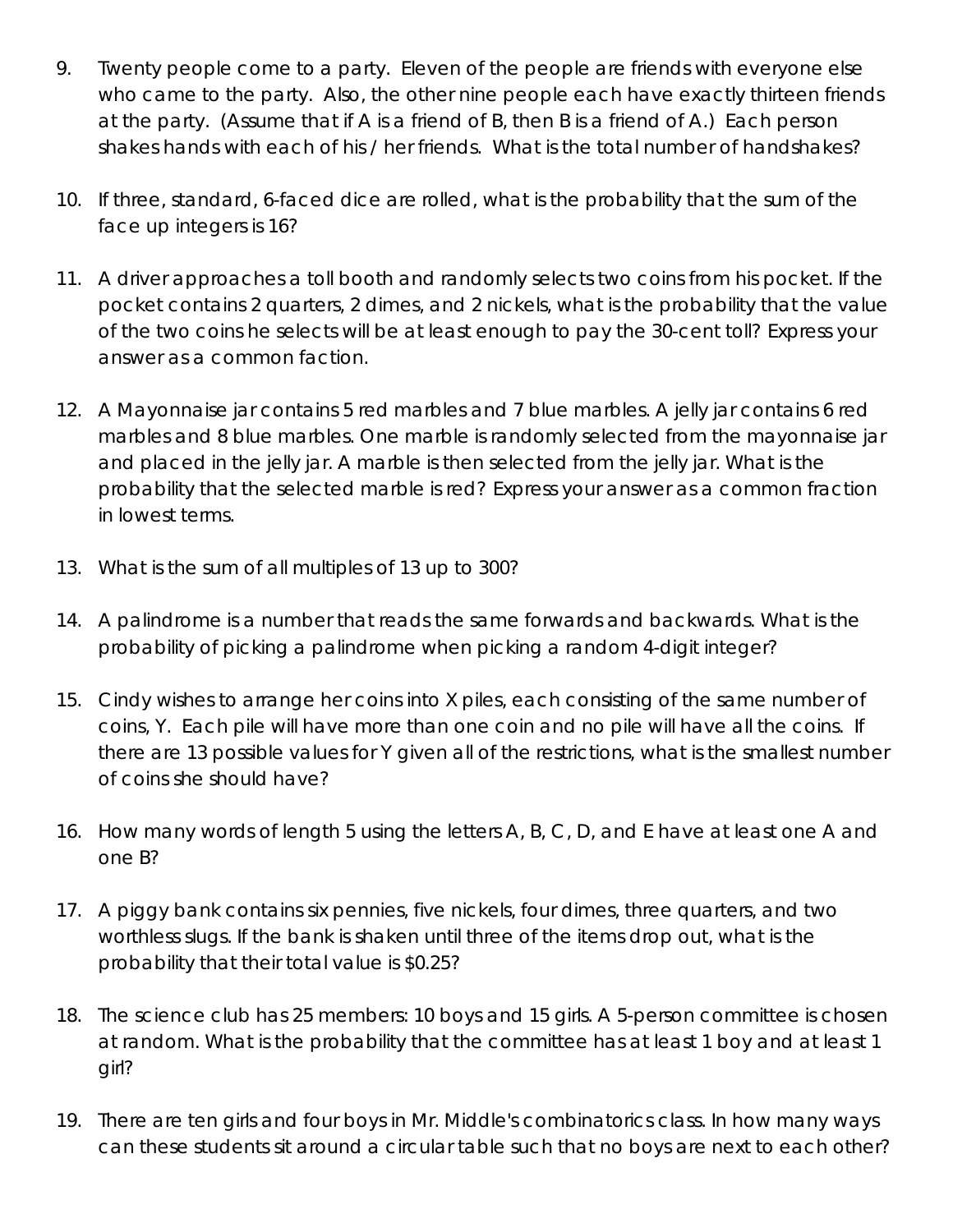- 20. How many different ways are there to sit 15 people around a large dining table?
- 21. There are four people in a room. For every two people, there is a 50% chance that they are friends. Two people are connected if:
	- They are friends
	- A third person is friends with both of them OR
	- They have different friends who are friends of each other

What is the probability that every pair of people in this room is connected? Pascal #25

22. Five monkeys are seated around a table. Their seats are labelled P, Q, R, S, and T, in clockwise order, as shown. The five monkeys are randomly numbered Monkey 1, Monkey 2, Monkey 3, Monkey 4, and Monkey 5. Monkey 1 will stay in its seat. The remaining four monkeys then sit themselves in the remaining seats so that they are seated in clockwise order as Monkey 1, Monkey 2, Monkey 3, Monkey 4, and then Monkey 5. What is the probability that they Monkey originally in seat R moves to seat P? Cayley #22



23. Six friends will exchange books in their book club. Each friend has one book to give to a friend, and will receive one book from a different friend. (No two friends trade books with each other). In how many ways can the books be exchanged? Cayley #24